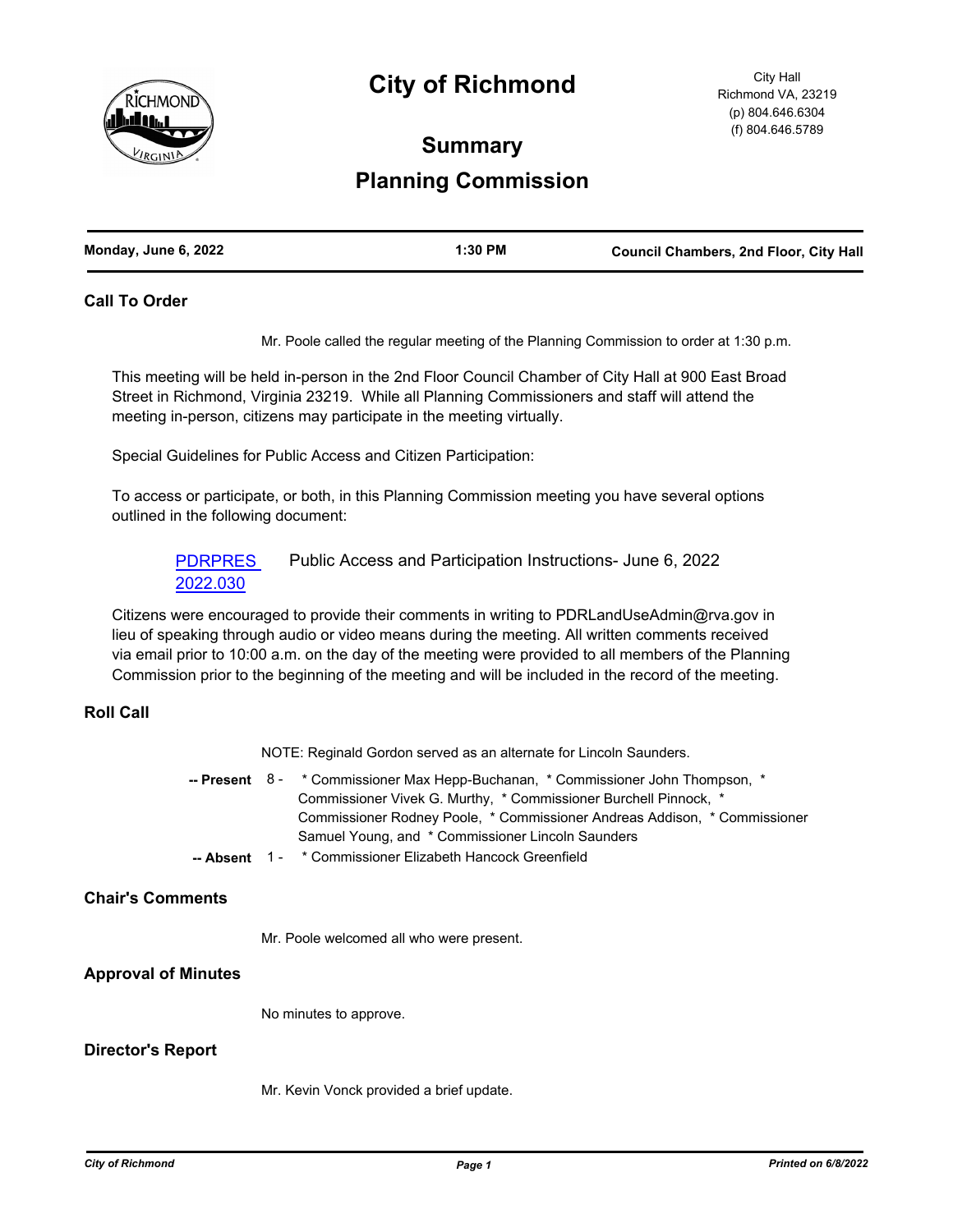# **- Council Action Update**

Mr. Matthew Ebinger provided an update on the actions taken by City Council at its May 23, 2022 meeting.

# **- Update Rules of Procedure to allow for periodic virtual participation by CPC members**

Mr. Kevin Vonck informed the Commission this would be ready for a vote at the next meeting.

## **Consideration of Continuances and Deletions from Agenda**

**1.** ORD. [2022-094](http://richmondva.legistar.com/gateway.aspx?m=l&id=/matter.aspx?key=31634) To authorize the special use of the property known as 1203 East Brookland Park Boulevard for the purpose of a mixed-use building containing up to 43 dwelling units, upon certain terms and conditions. (6th District)

> **A motion was made by Commissioner Murthy, seconded by Commissioner Thompson, that this Ordinance be continued to the June 21, 2022 meeting of the Planning Commission. The motion carried unanimously. (Commissioner Addison was not present for the vote)**

**2.** ORD. [2021-097](http://richmondva.legistar.com/gateway.aspx?m=l&id=/matter.aspx?key=29047) To authorize the special use of the property known as 1500 North Lombardy Street for the purpose of four wall signs, upon certain terms and conditions. (3rd District)

> **A motion was made by Commissioner Gordon, seconded by Commissioner Pinnock, that this Ordinance be continued to the July 5, 2022 meeting of the Planning Commission. The motion carried unanimously. (Commissioner Addison was not present for the vote)**

3. [CPCR.2022.0](http://richmondva.legistar.com/gateway.aspx?m=l&id=/matter.aspx?key=32233) Institutional Master Plan Amendment for the University of Richmond 62

> **A motion was made by Commissioner Young, seconded by Commissioner Hepp-Buchanan, that this City Planning Commission Resolution be continued to the July 5, 2022 meeting of the Planning Commission. The motion carried unanimously.**

# **Consent Agenda**

Public Hearing:

Ms. Carol Pratt spoke in opposition to Item 7 (2516 East Leigh Street), stating concern regarding parking.

**A motion was made by Commissioner Young, seconded by Commissioner Murthy, that the Consent Agenda be amended to continue Item 8 to the June 21, 2022 meeting of the Planning Commission. The motion carried unanimously.** 

**A motion was made by Commissioner Hepp-Buchanan, seconded by Commissioner Gordon, that the Consent Agenda be approved as amended. The motion carried by the following vote (with Reginald Gordon served as an**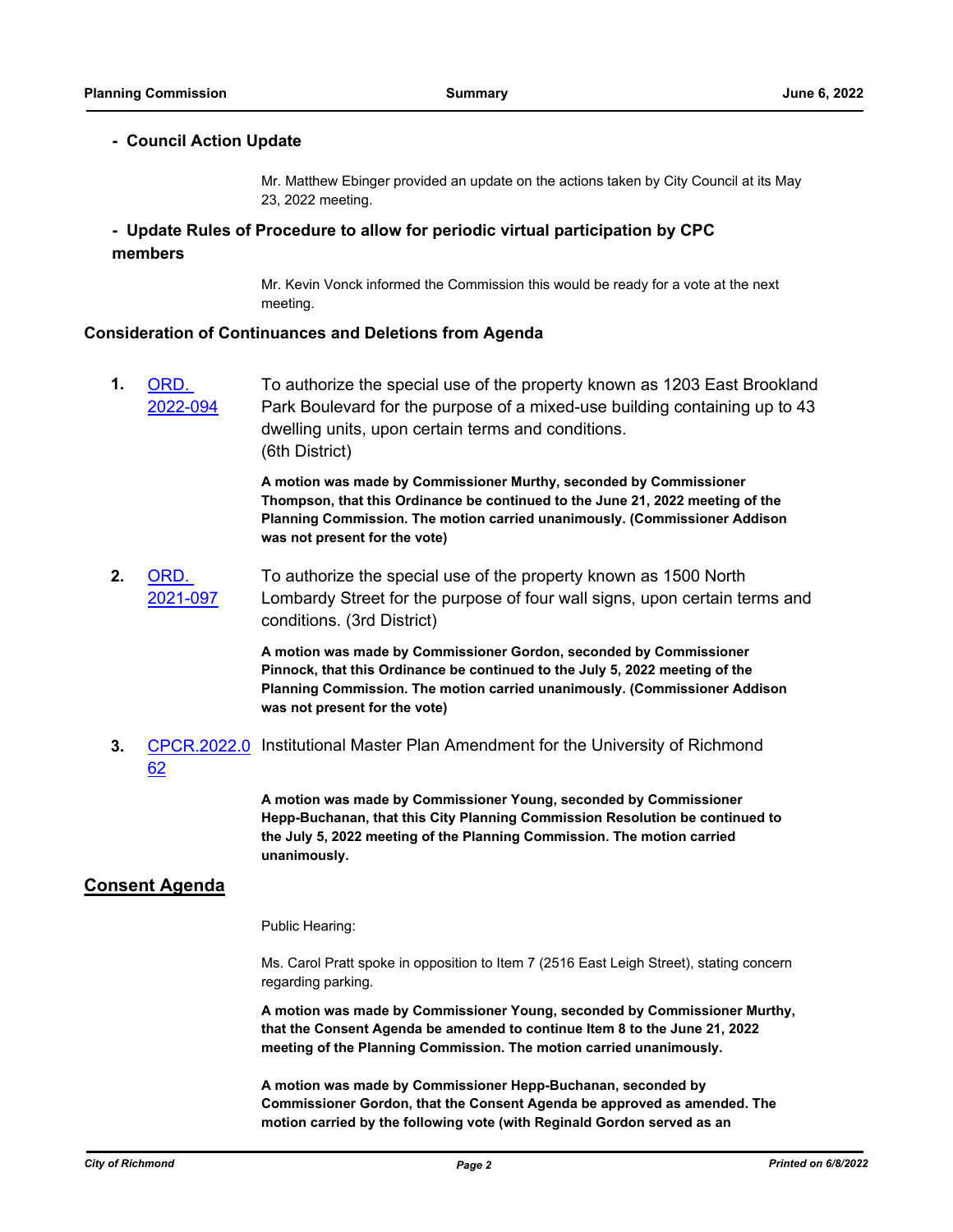#### **alternate for Lincoln Saunders):**

- Aye -- 8 \* Commissioner Max Hepp-Buchanan, \* Commissioner John Thompson, \* Commissioner Vivek G. Murthy, \* Commissioner Burchell Pinnock, \* Commissioner Rodney Poole, \* Commissioner Andreas Addison, \* Commissioner Samuel Young and \* Commissioner Lincoln Saunders
- **4.** ORD. [2022-122](http://richmondva.legistar.com/gateway.aspx?m=l&id=/matter.aspx?key=31832) To authorize the special use of the property known as 3336 Cutshaw Avenue for the purpose of three two-family detached dwellings and a parking area, upon certain terms and conditions. (1st District)

**This Ordinance was recommended for approval to the City Council with the following amendment:** 

**The portion of the Property designated on the Plans as "Parcel 4" is permitted to be used as a parking area or may be redeveloped according to the zoning regulations prescribed by the applicable underlying zoning district.**

**5.** ORD. [2022-145](http://richmondva.legistar.com/gateway.aspx?m=l&id=/matter.aspx?key=31900) To rezone the property known as 600 Decatur Street from the B-7 Mixed-Use Business District to the B-4 Central Business District. (6th District)

**This Ordinance was recommended for approval to the City Council.**

**6.** ORD. [2022-146](http://richmondva.legistar.com/gateway.aspx?m=l&id=/matter.aspx?key=31961) To rezone the property known as 1200 Dinwiddie Avenue from the M-1 Light Industrial District to the B-7 Mixed-Use Business District. (6th District)

**This Ordinance was recommended for approval to the City Council.**

**7.** ORD. [2022-147](http://richmondva.legistar.com/gateway.aspx?m=l&id=/matter.aspx?key=31806) To authorize the special use of the property known as 2516 East Leigh Street for the purpose of (i) an age-restricted multifamily dwelling containing up to 62 dwelling units and an accessory parking area and (ii) up to nine single-family attached dwellings, upon certain terms and conditions, and to repeal Ord. No. 95-151-153, adopted Jun. 26, 1995. (7th District)

**This Ordinance was recommended for approval to the City Council.**

**8.** ORD. [2022-148](http://richmondva.legistar.com/gateway.aspx?m=l&id=/matter.aspx?key=31728) To authorize the special use of the property known as 3216 3rd Avenue for the purpose of four single-family detached dwellings, with off-street parking, upon certain terms and conditions. (6th District)

> **This Ordinance was recommended for continuance to the June 21, 2022 meeting of the Planning Commission.**

**9.** ORD. [2022-157](http://richmondva.legistar.com/gateway.aspx?m=l&id=/matter.aspx?key=32190) To amend Ord. No. 2021-042, adopted May 24, 2021, which (i) accepted a program of proposed Capital Improvement Projects for Fiscal Year 2021-2022 and the four fiscal years thereafter, (ii) adopted a Capital Budget for Fiscal Year 2021-2022, and (iii) determined a means of financing the same, to modify the purpose of the Heritage Center / Lumpkin's Jail (Devil's Half Acre) project in the Economic and Community Development category to provide that the scope of such project includes